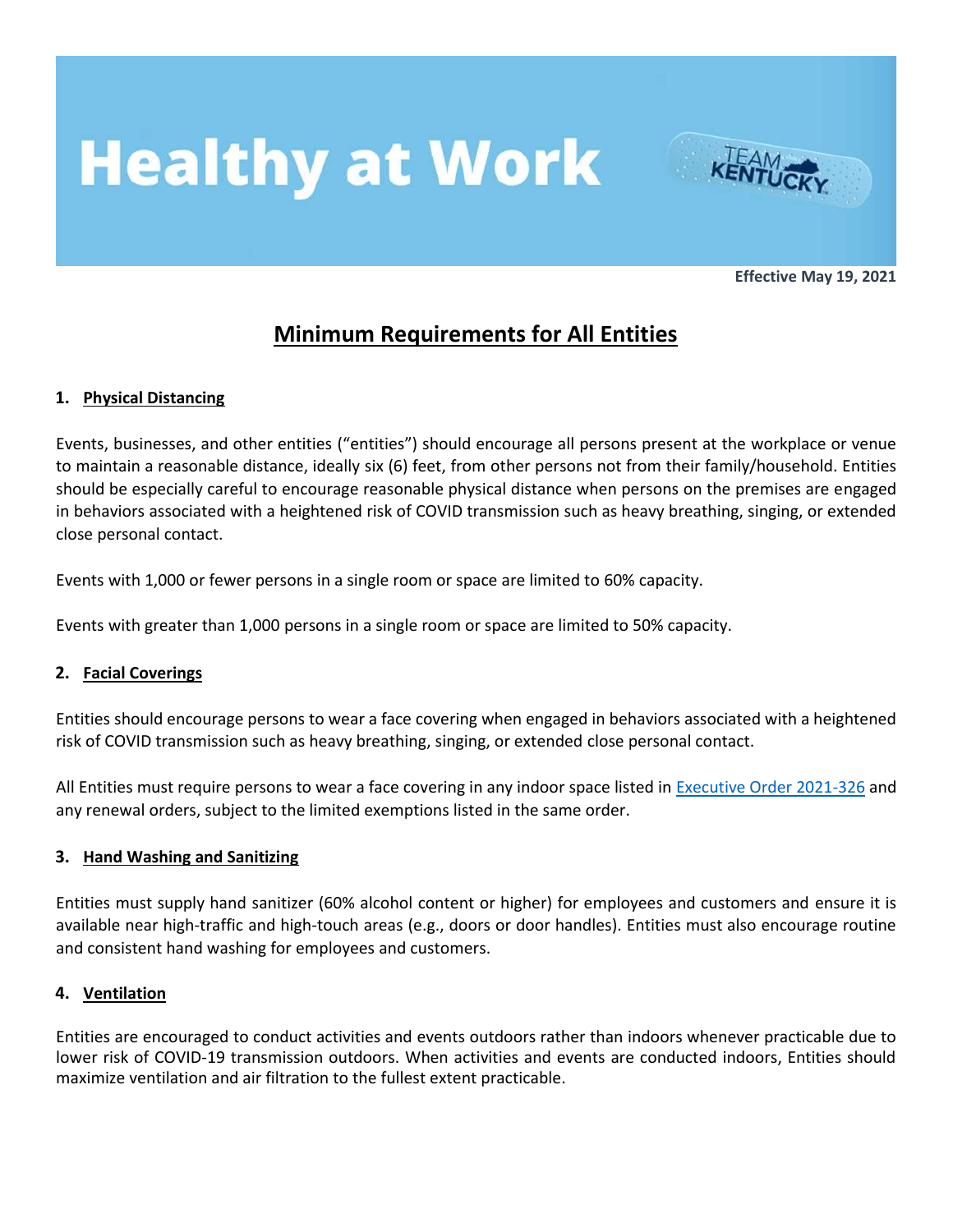# **Healthy at Work**



**Effective May 19, 2021**

#### **5. Telework**

Entities must comply with the capacity restrictions defined in the current Healthy at Work Minimum Requirements document. Entities should operate via phone or internet in place of in-person services to the extent practicable. Employees able to perform their job duties via telework (phone or internet) should do so as much as possible.

#### **6. Common Areas**

Entities should, to the extent practicable, restrict use of common areas such as lobbies, waiting rooms, break rooms, smoking areas, lunchrooms, and concession areas to maximize physical distancing and reduce congregating.

Where common areas remain necessary, Entities must reconfigure them to ensure to the fullest extent practicable that all persons remain a minimum of six (6) feet away from all other persons not from their family/household unless closer interaction is absolutely required.

### **7. Sanitation**

Entities must routinely and consistently sanitize high-contact surfaces and areas (e.g., doorknobs, equipment, workstations, and restrooms) in accordance with [CDC guidance.](https://www.cdc.gov/coronavirus/2019-ncov/community/guidance-business-response.html)

### **8. Daily Temperature/Health checks**

Entities should require employees to undergo daily temperature and health checks; these checks may be either selfadministered or administered by the Entities prior to workplace entry. Self-administered temperature and health checks may be performed at home. Entities should refer t[o CDC guidance](https://www.cdc.gov/coronavirus/2019-ncov/community/guidance-business-response.html) on how to conduct temperature and health checks.

All businesses must instruct employees not to report to work and inform customers through prominently posted signage not to enter the workplace or venue if they are having fever and/or symptoms of COVID-19.

Employees who have a fever and/or any symptoms of COVID-19 should be directed to a health care provider to be tested and instructed to quarantine at home until they receive their test result. This includes employees who passed a temperature and health check prior to reporting to work but became ill during the course of the day.